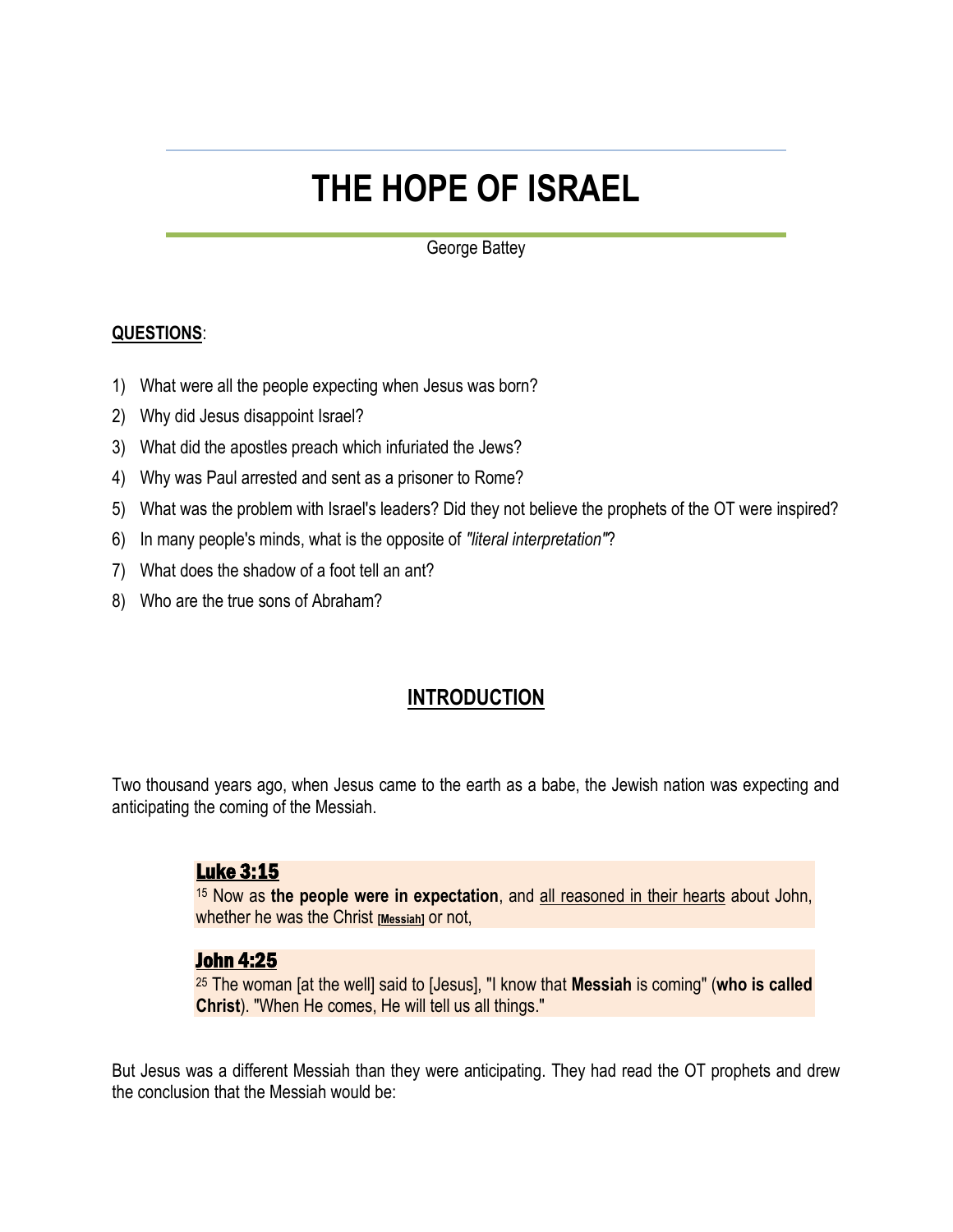- An earthly king.
- A strong military ruler.
- That Israel would break off the bondage the Roman Empire had on her.
- That Israel would become supreme over all other nations and rule the world with a rod of iron.

### *This was the "hope of Israel" at the time Jesus was born*. This is what Israel and her leaders were anticipating.

But I submit to you that this was not what the Messiah was going to be like and the kind of kingdom the Jews were expecting was different than the one the prophets actually prophesied.

#### When Jesus came along:

- $\bullet$  He was poor (Mt 8:20).
- He taught that Jews should pay taxes to Caesar (Mt 22:21).
- He taught that even Jews would not enter the kingdom unless they were "born again" spiritually (Jn 3:5).
- He taught that His kingdom was not "of this world" (Jn 18:36).
- a) Because the Jews were expecting an earthly kingdom and an earthly ruler and
- b) Because Jesus was bringing a spiritual kingdom and would be a spiritual ruler, the Jews rejected Jesus.
- c) They did not believe He was really the Messiah prophesied in the OT scriptures.

# **THE APOSTLES**

After Jesus came the apostles. They preached:

- That Jesus really was the Messiah of the OT scriptures (Acts 17:3).
- That Jesus was ruling in the kingdom of heaven right now (Acts 2:30-31).
- That when Gentiles became Christians, they were on equal footing with Jews who had obeyed the gospel (Gal 3:28).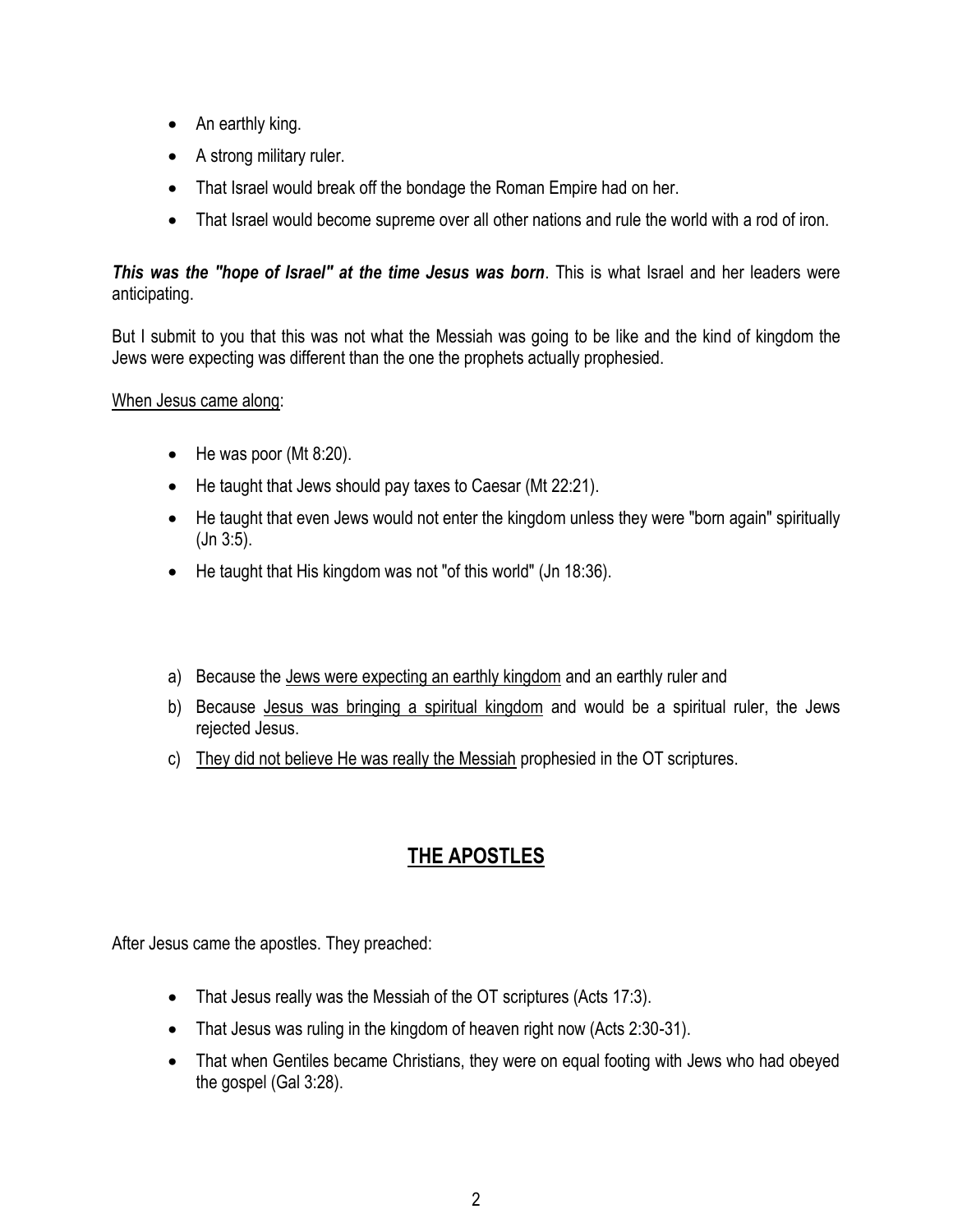This infuriated the Jews who were looking for an earthly Messiah. The Jews began to persecute *the apostles* and rejected their message – just like they had rejected Jesus.

I direct your attention to something the apostle Paul said when he arrived in Rome as a prisoner:

# Acts 28:17-20

<sup>17</sup> And it came to pass after three days that Paul called the leaders of the Jews together. So when they had come together, he said to them: "Men and brethren, though I have done nothing against our people or the customs of our fathers, yet I was delivered as a prisoner from Jerusalem into the hands of the Romans,

<sup>18</sup> who, when they had examined me, wanted to let me go, because there was no cause for putting me to death.

<sup>19</sup> But when the Jews spoke against it, I was compelled to appeal to Caesar, not that I had anything of which to accuse my nation.

<sup>20</sup> For this reason therefore I have called for you, to see you and speak with you, because **for the hope of Israel I am bound with this chain**."

Look at v20: *"for the hope of Israel I am bound with this chain."* (Underline those words.)

Paul had been preaching the gospel. He called the gospel he preached: *"the hope of Israel."* It was so different from the Jewish ideas that it caused the Jewish leaders to clamor for his death:  $\mathcal U$ 

# Acts 22:21-22

<sup>21</sup> [Jesus] said to me, 'Depart, for I will send you far from here to the Gentiles."" <sup>22</sup> And they listened to him until this word, and then they raised their voices and said, "**Away with such a fellow from the earth, for he is not fit to live!**"

In front of the Roman governor the Jews said this:  $\mathcal U$ 

# Acts 24:5

<sup>5</sup> For **we have found this man a plague**, a creator of dissension among all the Jews throughout the world, and a ringleader of the sect of the Nazarenes.

Had Paul been preaching:

- That Jesus would come again to set up an earthly kingdom,
- That Jerusalem would be the place of His throne,
- That Israel would rule over all Gentile nations on earth,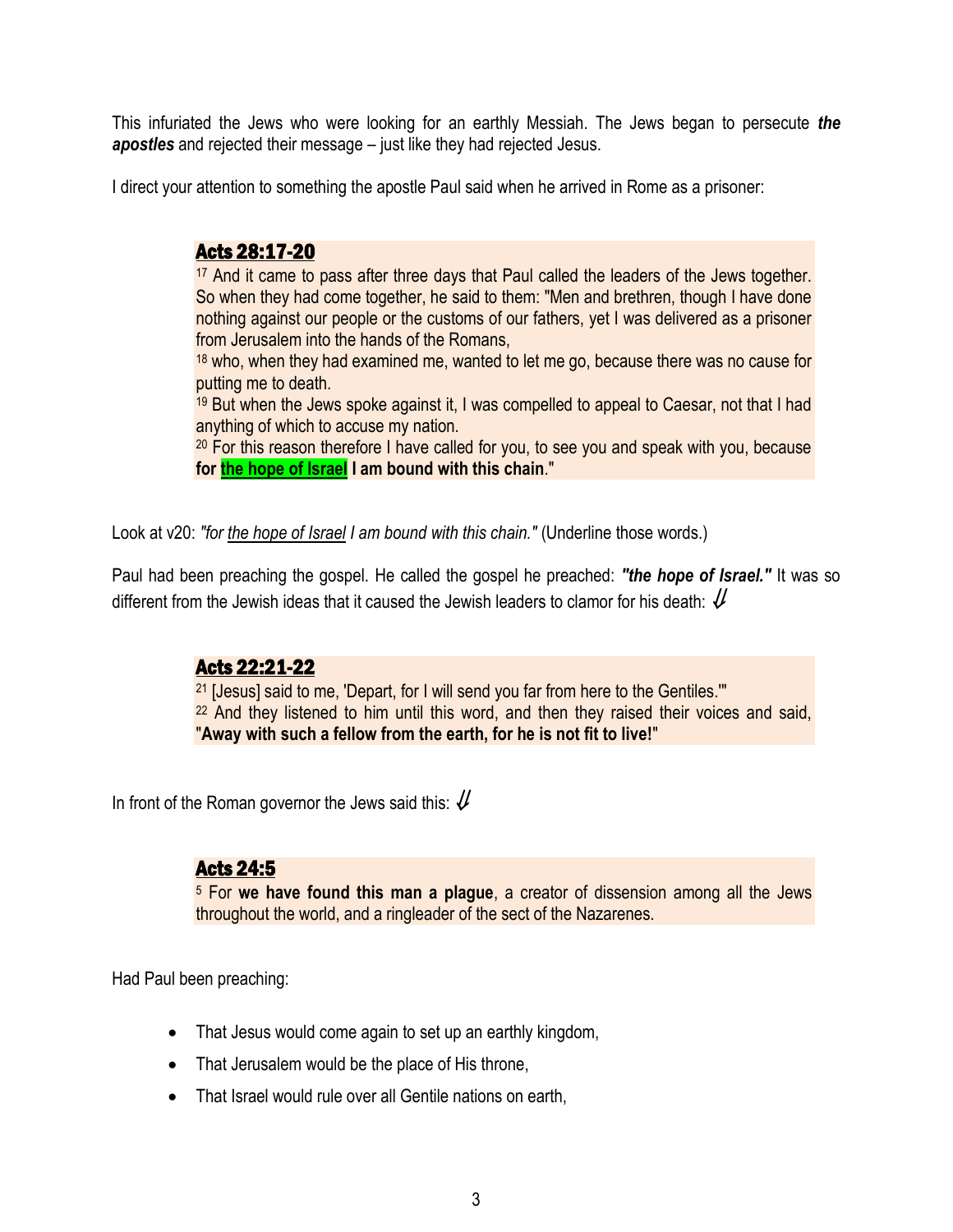• Paul would not have been persecuted.

**Q**: Why?

- Because that is what the Jews were expecting.
- This is what they wanted.
- This is what the rabbis had been teaching them as the true interpretation of the prophecies.

But when the apostles taught that the prophets and scriptures predicted:

- A spiritual kingdom (Jn 18:36).
- That Jesus was of the seed of David and the true heir to the throne (2 Tim 2:8).
- That He began His reign when He resurrected (Acts 2:30-31).
- That in this kingdom Jews and Gentiles are on equal footing (Gal 3:28).

This infuriated the Jews and the apostles were persecuted and hated.

**Listen to me**: Jesus was crucified and the apostles were persecuted because *"the hope of Israel"* which they were preaching came into direct conflict with the ideas of the leaders of Israel.

Think about this: What the Jews were expecting is the very same thing which most denominations today are still expecting and teaching will eventually come! Most denominations are teaching:

- Jesus will come back again and set up an earthly kingdom.
- The Jewish nation will be reorganized and become supreme over all the Gentile nations.
- The temple will be rebuilt and Jewish worship will be reestablished including all the animal sacrifices.

Is this an innocent doctrine?

#### *Christ was crucified and the apostles were persecuted because they opposed this very doctrine*.

This is a dangerous doctrine which carries with it dangerous consequences.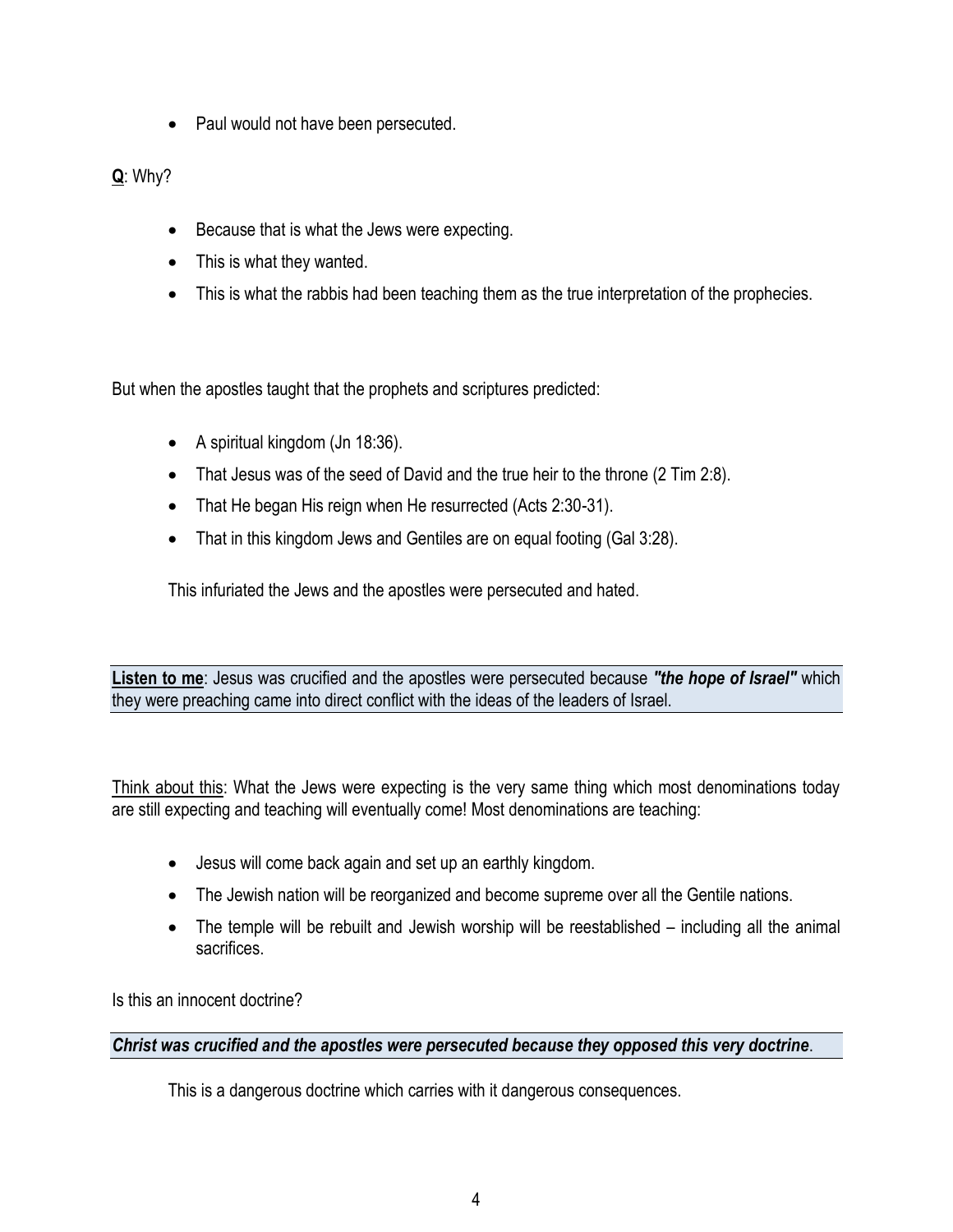# **INTERPRETATION**

What was the problem with Jews back in the days of Christ?

What is the problem with people today who believe Israel will become an earthly kingdom and eventually rebuild their temple and reign over Gentiles?

**Q**: Is the problem that these people don't believe what the prophets wrote? Do they reject the prophets as not being inspired?

**A**: No … that's not the problem. They believe the prophets were inspired. They believe what they wrote. *The problem is a matter of interpretation*.

The Jewish teachers understood the scriptures in what is today called *the "literal" sense*. When these people say they believe the prophecies *"literally,"* what they mean is:

- The OT prophets used the term **"Israel"** to mean earthly people.
- That "**Zion**" is an earthly place.
- That **"Christ"** will be an earthly conqueror like David.

But here's what the apostle Paul said about their interpretation:

# Acts 13:27

<sup>27</sup> … those who dwell in Jerusalem, and their rulers, because **they did not know Him, nor even the voices of the Prophets** which are read every Sabbath, have fulfilled them in condemning Him.

**"they did not know Him nor the voices of the Prophets"** – they did not correctly interpret what the prophets wrote. They did not correctly understand that Jesus was fulfilling exactly what the prophets wrote.

It was an interpretation problem.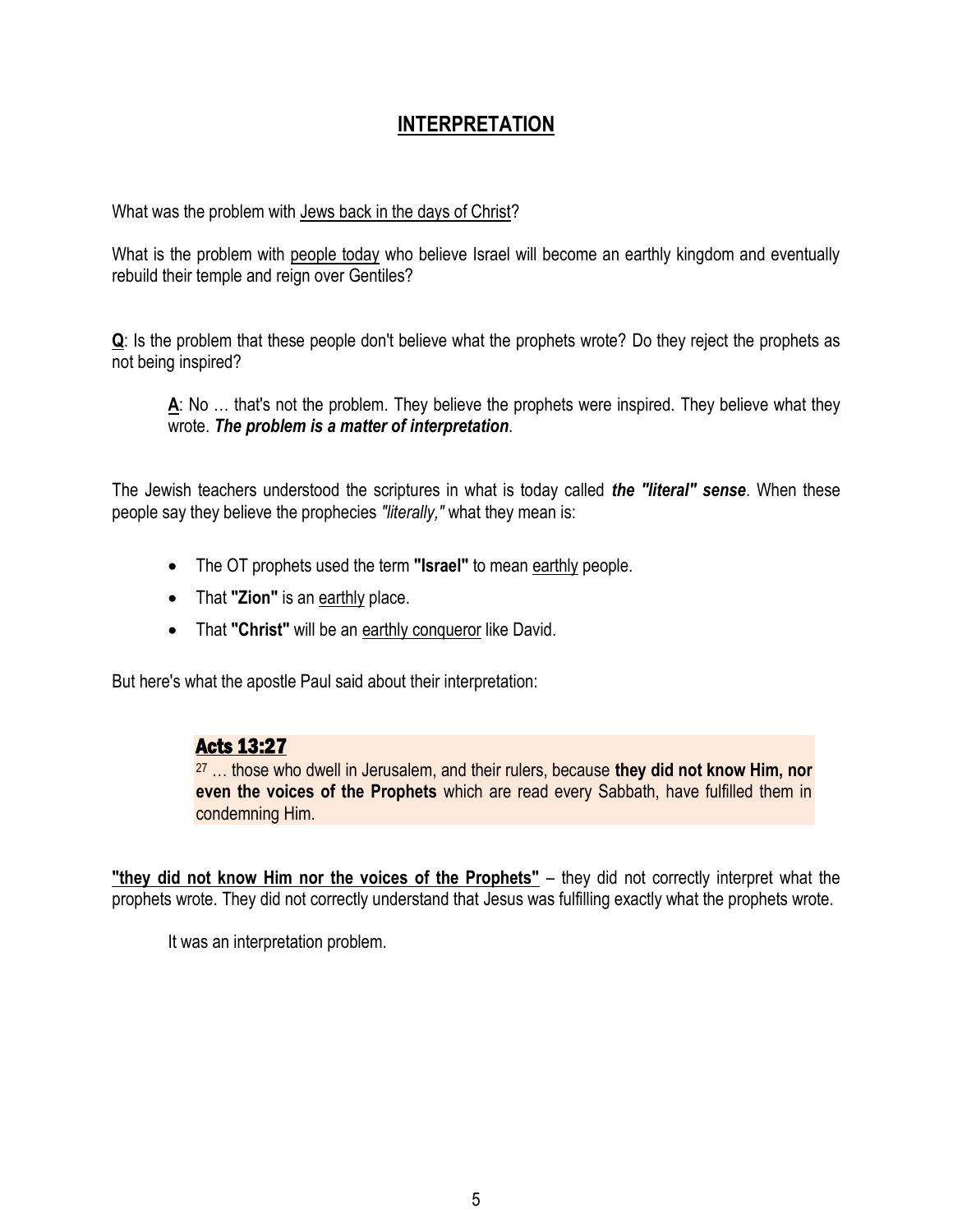# **"LITERAL" INTERPRETATION**

I want to focus on this idea of *"literal" interpretation*.

People often use the word *"literal"* as a contrast with the word *"spiritual."* But this is not a fair comparison.

#### Think about this:

- *"Literal"* is not necessarily the opposite of *"spiritual."*
- *"Literal" means "actual," "real."*
- A passage of scripture might be *literally (actually) true in regard to spiritual things* or it might be *literally (actually) true in regard to earthly things*.

When people today say they believe Bible prophecies should be interpreted *"literally,"* what they really mean is Bible prophecies should be interpreted *earthly* – pertaining to things of the earth.

You see … it is an error to assume that a *"literal"* interpretation calls for something in the material, earthly world to happen. So:

- When these people read a prophecy about **"Israel"** they think of the material, earthly country.
- When they read about a **"Jew"** they think of an earthly, physical Jew.
- When they read about "Jerusalem" they think of an earthly location.

But prophecies can be fulfilled *"literally"* in the spiritual realm.

#### **1) There is A SPIRITUAL ISRAEL.**

# Romans 9:6

<sup>6</sup> … they are not all Israel who are of Israel,

Prophecies about this *"Israel"* are just as literally true as any prophecy about earthly, physical Israel.

# **2) There is A SPIRITUAL JEW.**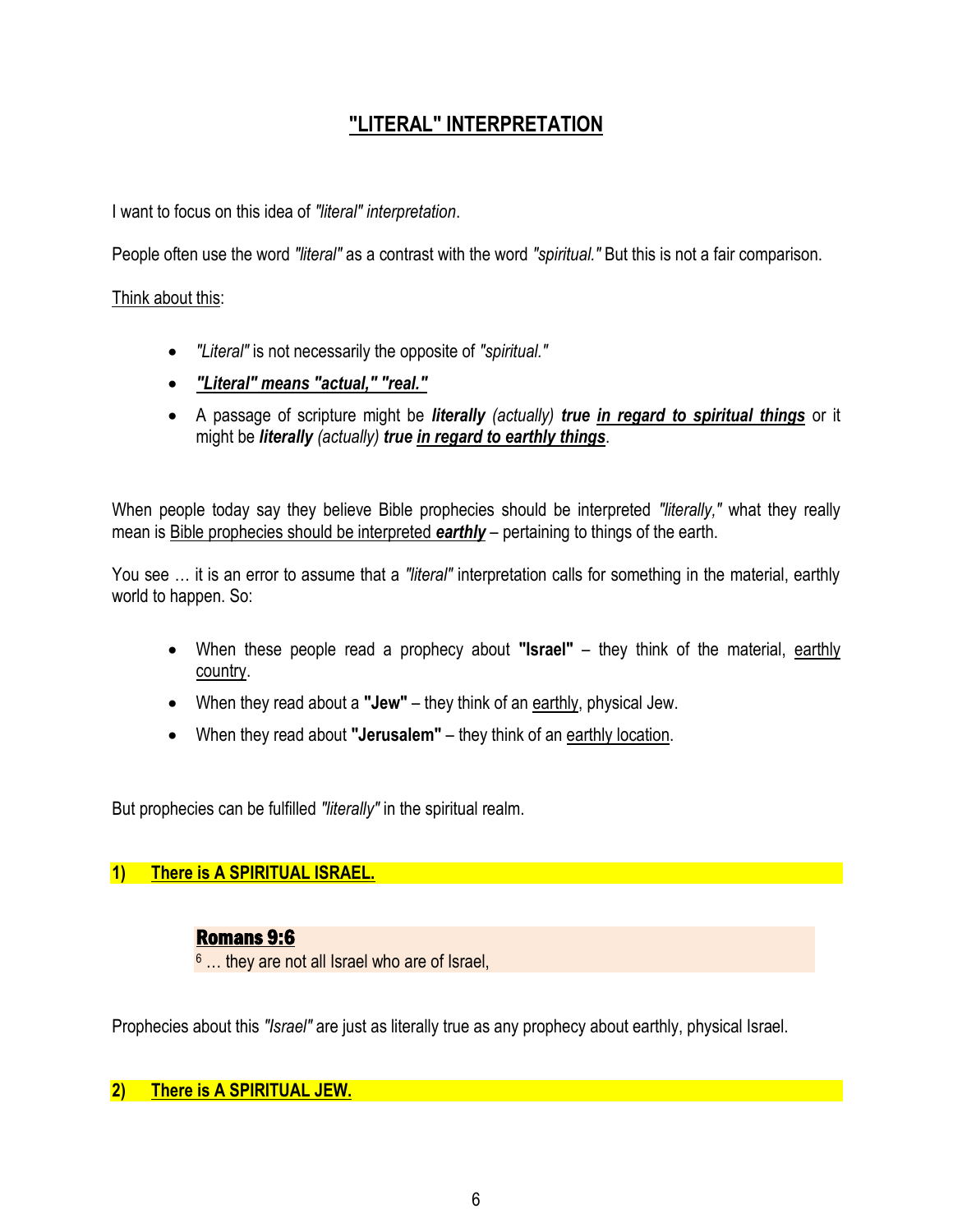#### Romans 2:28-29

<sup>28</sup> For he is not a Jew who is one outwardly, nor is circumcision that which is outward in the flesh;

<sup>29</sup> but **he is a Jew who is one inwardly**; and circumcision is that of the heart, in the Spirit, not in the letter; whose praise is not from men but from God.

Prophecies about these *"Jews"* are just as literally true as any prophecy about earthly, physical Jews.

#### **3) There is A SPIRITUAL, HEAVENLY JERUSALEM.**

When Paul wrote his allegory about Abraham having two wives, he explained:

# Galatians 4:24-26

<sup>24</sup> which things are symbolic. For these are the two covenants: the one from Mount Sinai which gives birth to bondage, which is Hagar — <sup>25</sup> for this Hagar is Mount Sinai in Arabia, and corresponds to **Jerusalem which now is**, and is in bondage with her children — <sup>26</sup> but **the Jerusalem above** is free, which is the mother of us all.

Here are two Jerusalems. They are both literal (actual). But one is a material, earthly place and the other a spiritual place.

The blessings that we enjoy as Christians are far more wonderful than anything that could be imagined by the saints of old. **Some argue that a promise that has not been fulfilled in a literalistic, physical way has not been fulfilled at all**. How ridiculous! If I promised to give you a five dollar bill, and instead gave you a twenty dollar bill, would you want to insist on a literal fulfillment of my promise? The truth is that God has more than fulfilled his word of promise to the Old Testament saints.

He promised streams in the desert; **he gave us the water of life**.

He promised no hunger; **he gave us the bread of life**.

He promised a transformation of animal life; **he gave us gospel-transformed murderers,** [gospeltransformed] **sexual deviants,** [gospel-transformed] **thieves and liars**.

He promised a desert blossoming like a rose; **he brought to our barren lives meaning, purpose and hope**.

He promised that people would live to a ripe old age; **he gave us eternal life**!

James E. Smith, Ph.D. (2011-06-01T05:00:00+00:00). *What Does the Future Hold?* (Kindle Locations 453-460). Lulu.com. Kindle Edition.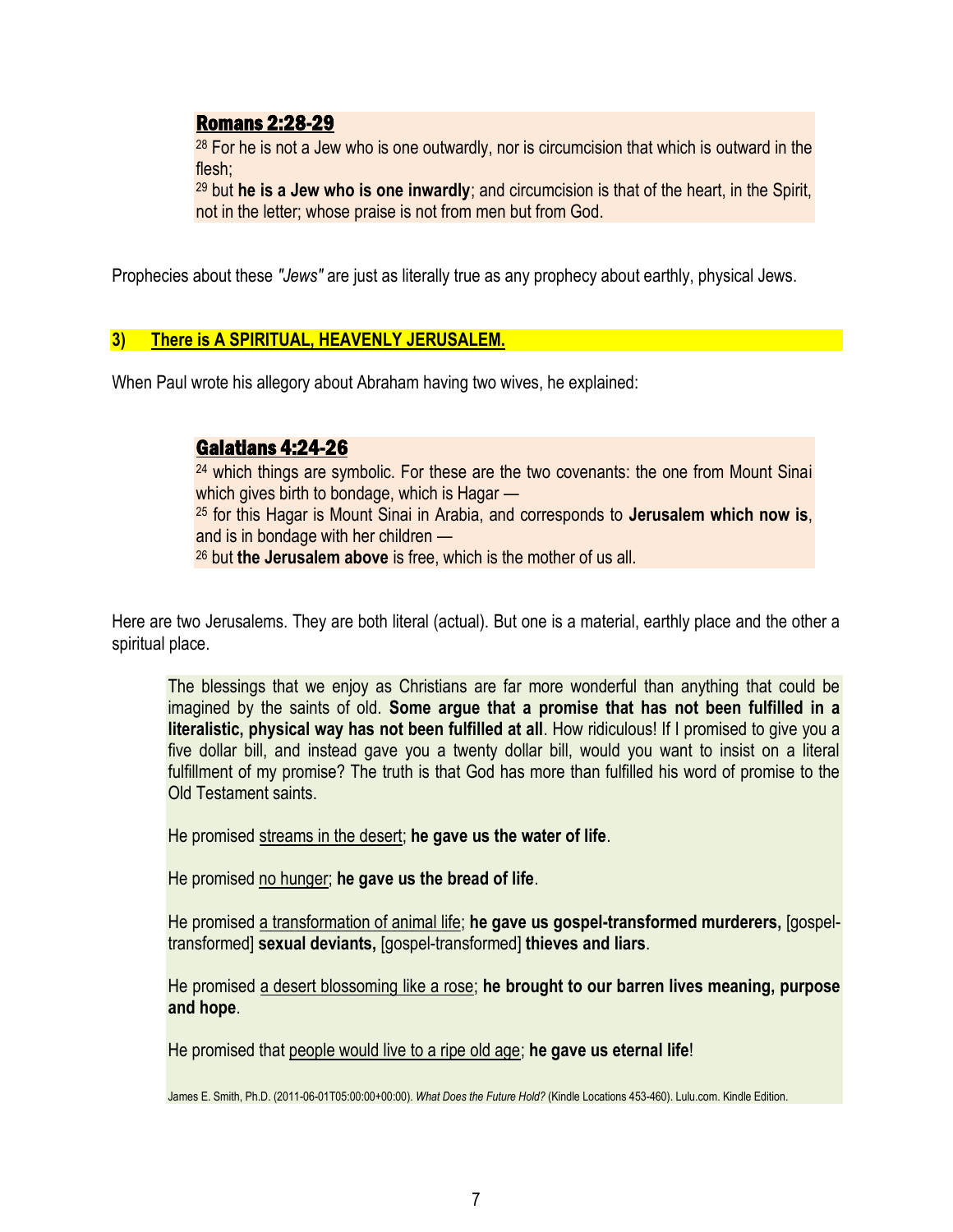# **SUMMARY**

So ... it's misleading for people to say, "I interpret prophecies literally," when they really mean, "I interpret *prophecies earthly, materially."*

This was the problem with the Jewish leaders of the first century: *they were interpreting the prophets earthly and materially*.

# Acts 13:27

<sup>27</sup> … those who dwell in Jerusalem, and their rulers, … **did not know Him, nor even the voices of the Prophets** which are read every Sabbath, …

Let me give you a specific example of this happening:  $\mathcal U$ 

#### John 2:18-21

<sup>18</sup> So the Jews answered and said to Him, "What sign do You show to us, since You do these things?"

<sup>19</sup> Jesus answered and said to them, "**Destroy this temple**, and in three days I will raise it up."

<sup>20</sup> Then the Jews said, "It has taken forty-six years to build this temple, and will You raise it up in three days?"

<sup>21</sup> But **He was speaking of the temple of His body**.

When Jesus said, *"Destroy this temple and in three days I will raise it up,"* the Jewish leaders were guilty of misinterpreting Jesus.

They interpreted what He said physically – earthly.

I maintain that what Jesus said was fulfilled *"literally,"* but it was not fulfilled in regard to a physical, earthly building.

**The spiritual realm is just as real as the earthly.**

The same problem exists today. People read prophecies about:

- Israel
- Jews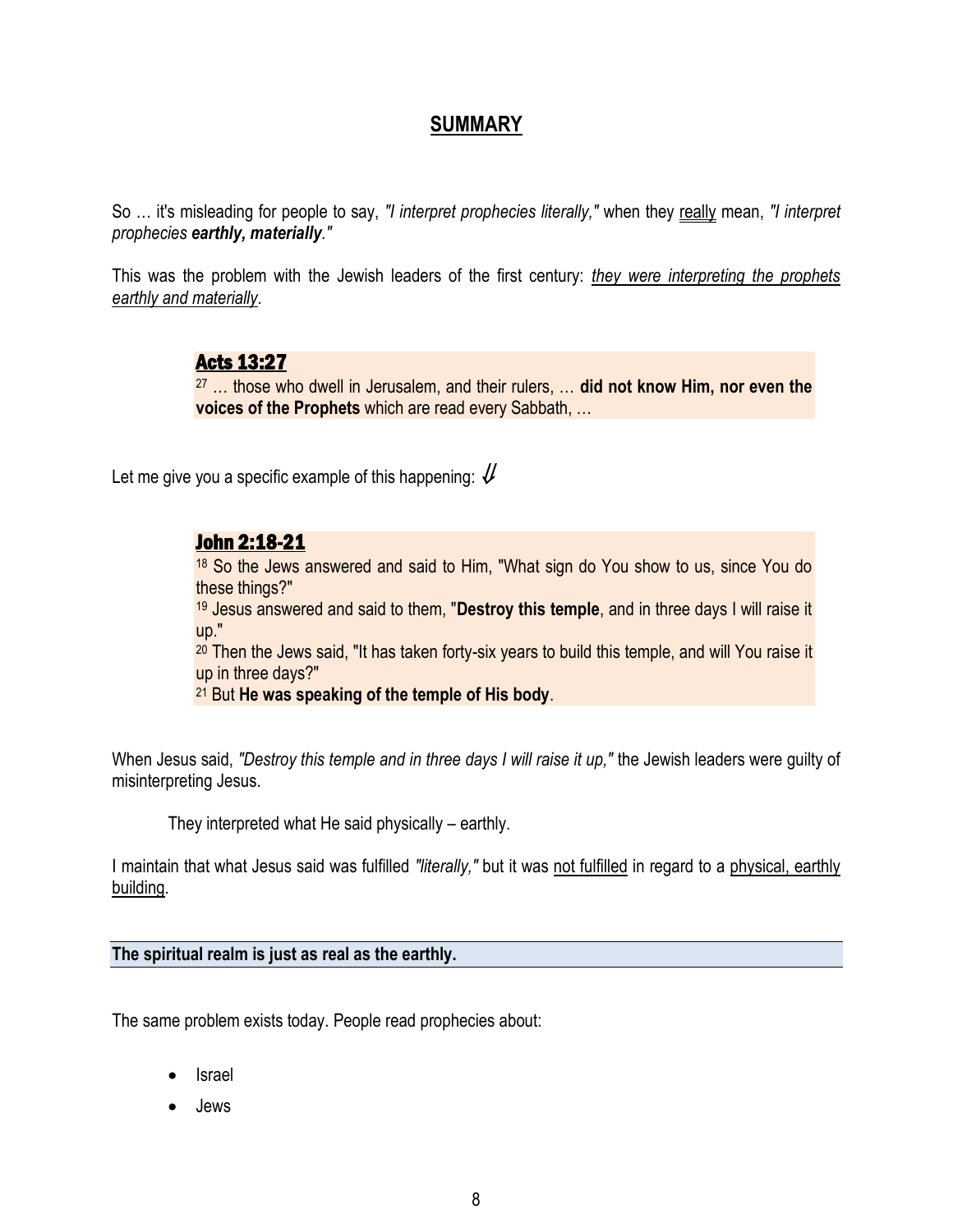- Jerusalem
- The kingdom

And they absolutely cannot imagine anything except physical, earthly things … and since they cannot see any of these prophecies happening in history, they conclude they all still await some time in the future.

They pride themselves for believing exactly what the Bible says, but like the Jewish leaders of the first century, *they cannot focus on spiritual things*.

They cannot imagine that **spiritual things are sometimes** *"more real"* **than physical things**.

#### **Example #1:**

# Colossians 2:16-17

<sup>16</sup> So let no one judge you in food or in drink, or regarding a festival or a new moon or sabbaths, <sup>17</sup> which are **a shadow** of things to come, but **the substance** is of Christ.

Look at the words *"shadow"* and *"substance."*

If you stand in the sun and look at the ground you will see your shadow.

**Q**: Is your shadow real?

Yes … of course.

**Q**: But what is causing the shadow?

Your body.

**Q**: Is your body real?

Yes … of course. It is the *"substance"* which is causing the shadow.

*The shadow of your foot* tells the ant *a real foot* is about to smash him to smithereens. To the ant, the foot is *"more real"* than the shadow.

The OT food regulations and festivals were real, physical feasts and regulations, but they were *"a shadow of things to come."* They were pointing to other things which were more important.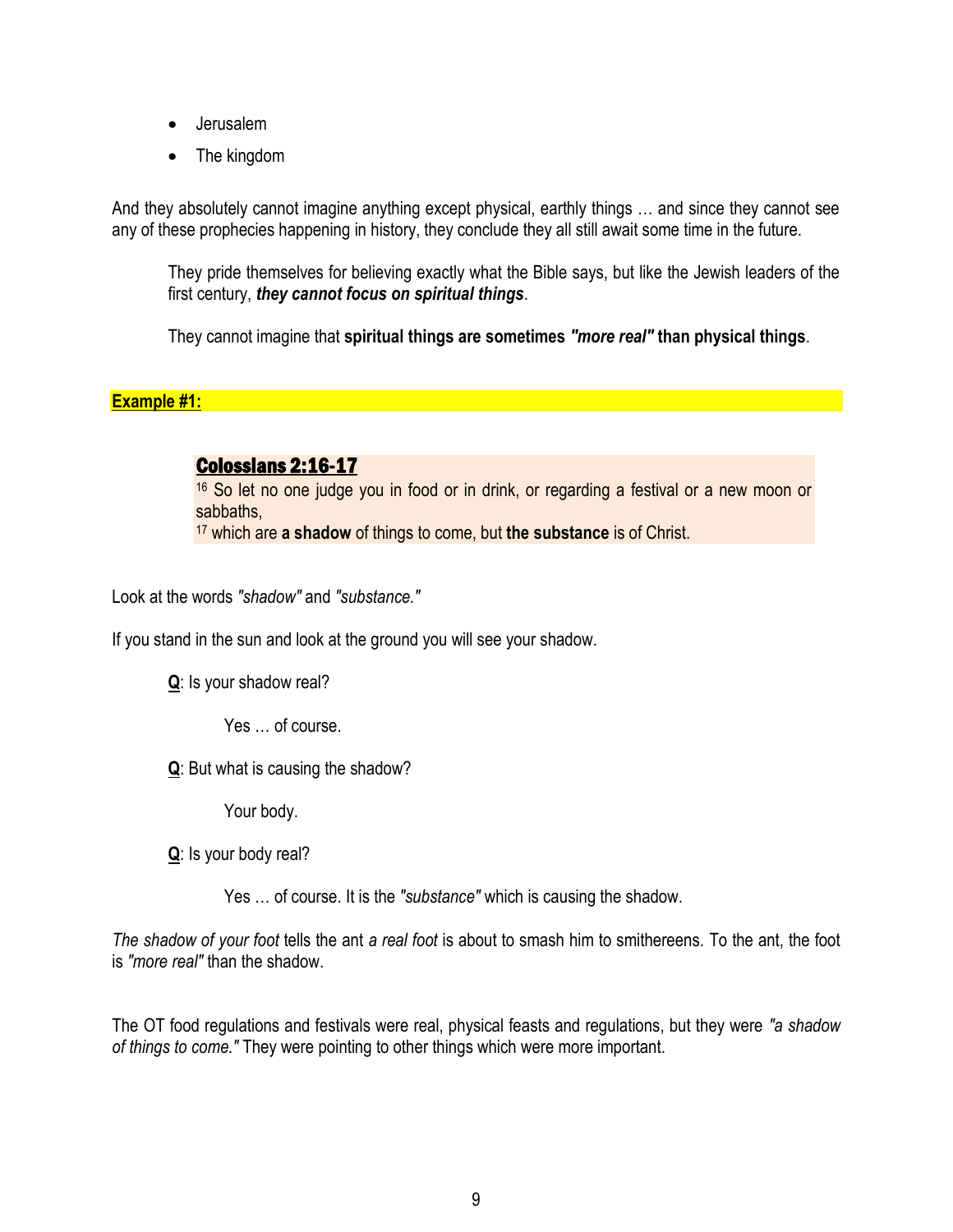**"the substance is of Christ"** – this means the Lord's church and NT which guides the church are the true spiritual realities which these physical things were preparing us for.

#### *The spiritual is not only real, but it supercedes the physical in importance.*

#### **Example #2:**

#### Hebrews 10:1

<sup>1</sup> For the law, having **a shadow** of the good things to come, and not **the very image** of the things, can never with these same sacrifices, which they offer continually year by year, make those who approach perfect.

The OT required a physical temple with priests offering animal sacrifices. These were real, but they were also shadows – merely physical.

The sacrifice of Jesus on the cross was *"the very image"* – in other words, it was real also, but it had spiritual, supreme significance. It fulfilled the purpose of the animal sacrifices.

This passage is teaching that the physical animal sacrifices were *less important* than the spiritually significant death of Christ on the cross.

# **APPLICATION**

Now … here's the application of all that I've been saying.

There was a physical nation of Israel which had been brought out of Egypt and settled in the promised land. But this physical nation was not the future society of heaven.

(Here is where the Jews made their mistake.)

Because God was using their nation to bring the Messiah into the world, they assumed they were so special in God's sight they would be given salvation in heaven.

#### Romans 9:6

<sup>6</sup> … **they are not all Israel who are of Israel**,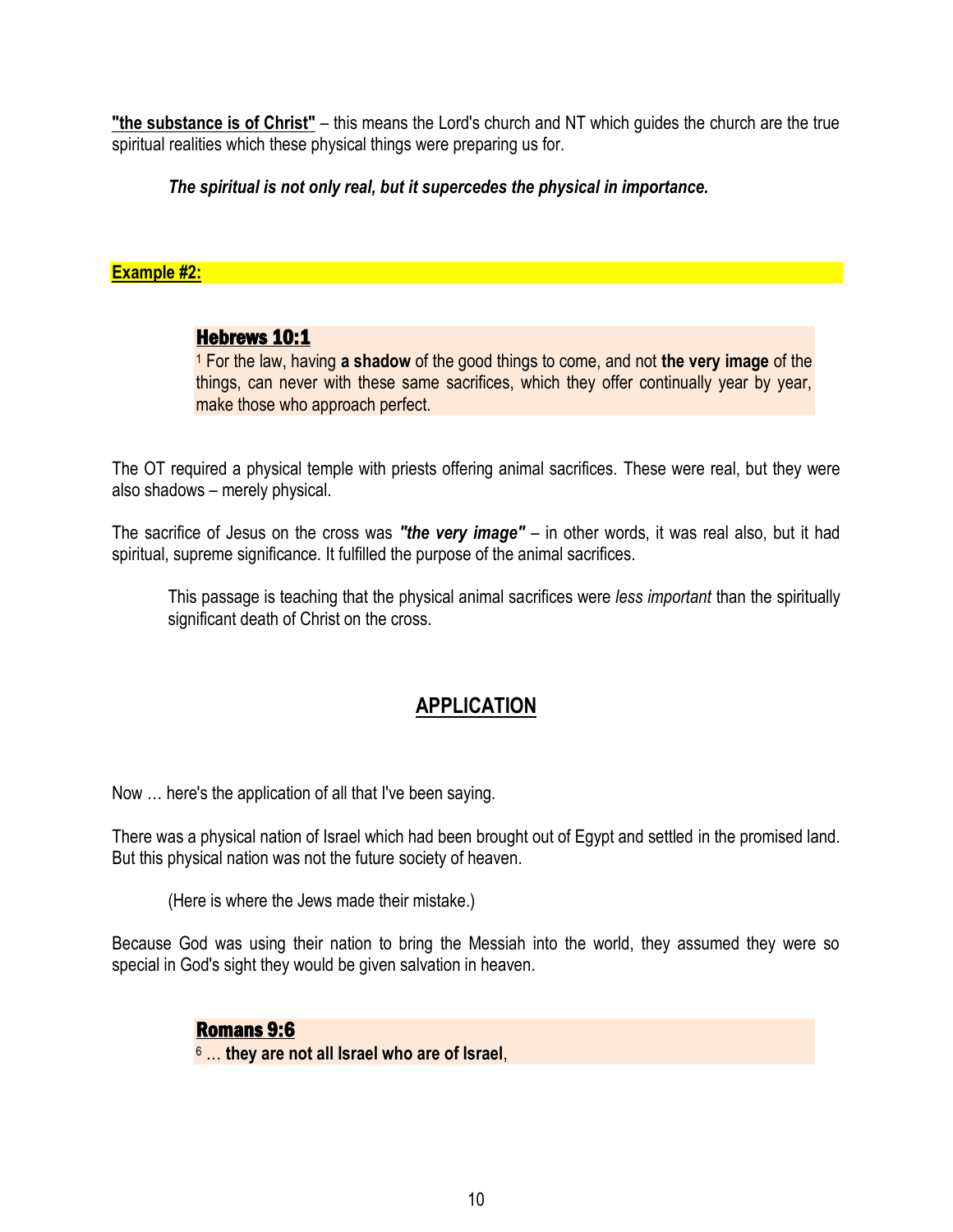Think about that.

### *There are two Israels: a physical and a spiritual.*

Only the spiritual Israel is going to inherit the spiritual land of Canaan.

# Galatians 3:7

<sup>7</sup> Therefore know that only those who are of faith are sons of Abraham.

**Q**: How does one become a son of Abraham by faith?

# Galatians 3:26-27

<sup>26</sup> For you are all sons of God through faith in Christ Jesus. <sup>27</sup> For as many of you as were baptized into Christ have put on Christ.

Put the information in v7 together with the information in vv26-27 and here's what you have:

- (v7) The only ones who are sons of Abraham are those who have faith in Jesus Christ as the Son of God.
- (v27) **The only ones who have faith in Jesus as the Son of God are those who have enough faith to be baptized into Christ.**

No one is a son of Abraham before being baptized. No one is saved before baptism. No one is a Christian before baptism.

If a person thinks he is already saved before baptism, then he is baptized for the wrong reason.

Now … observe what happens when one is baptized into Christ and becomes a spiritual son of Abraham:

# Galatians 3:28

<sup>28</sup> There is neither Jew nor Greek, there is neither slave nor free, there is neither male nor female; for you are all one in Christ Jesus.

Once a person becomes a son of Abraham by faith, it does not matter what nationality one is physically.

Since we become sons of Abraham by being baptized, this means we become heirs of the inheritance of Abraham: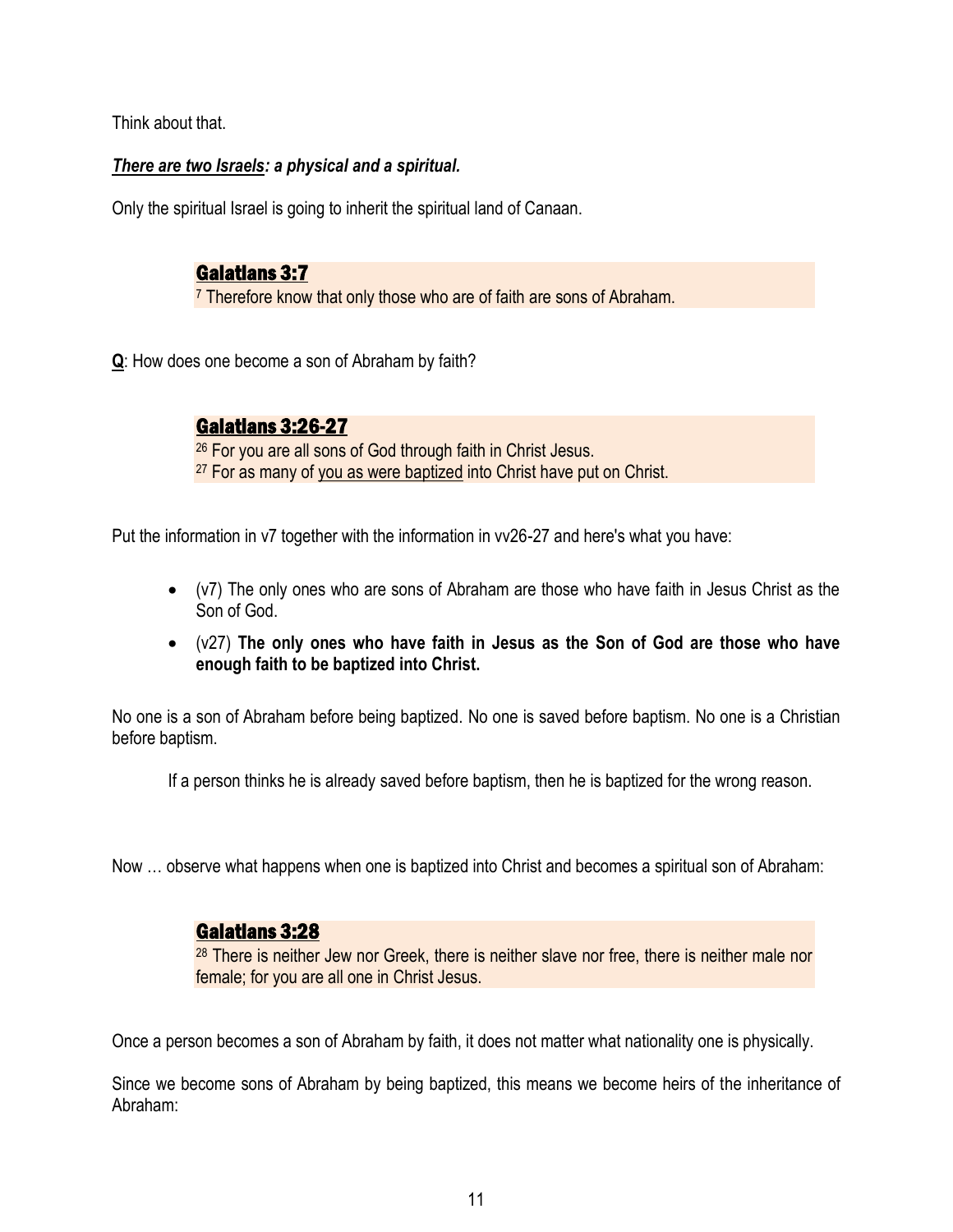#### Galatians 3:29

<sup>29</sup> And if you are Christ's, then you are Abraham's seed, and heirs according to the promise.

#### **SUMMARY**

Let's summarize what we've learned:

- We become a son of Abraham by having faith in Christ.
- We have faith in Christ only when we have enough faith to be baptized into Christ as He commanded.
- Being "in Christ" (by being baptized) makes us spiritual sons of Abraham and heirs to all the blessings promised to him.

# Galatians 3:9

<sup>9</sup> So then those who are of faith are **blessed with believing Abraham**.

#### 2 Corinthians 1:20

<sup>20</sup> For **all the promises of God in Him** are Yes, and **in Him** Amen, to the glory of God through us.

#### Ephesians 1:3

<sup>3</sup> Blessed be the God and Father of our Lord Jesus Christ, who has blessed us with **every spiritual blessing** in the heavenly places **in Christ**,

Every spiritual blessing is *"in Christ"* and we get into Christ by having faith enough to be baptized.

Not only do we receive all the promises and blessings given to Abraham, but we are considered the *"chosen people of God"*:

#### Ephesians 1:4-5

4 just as **He chose us in Him** before the foundation of the world, that we should be holy and without blame before Him in love,

<sup>5</sup> having **predestined us to adoption as sons** by Jesus Christ to Himself, according to the good pleasure of His will,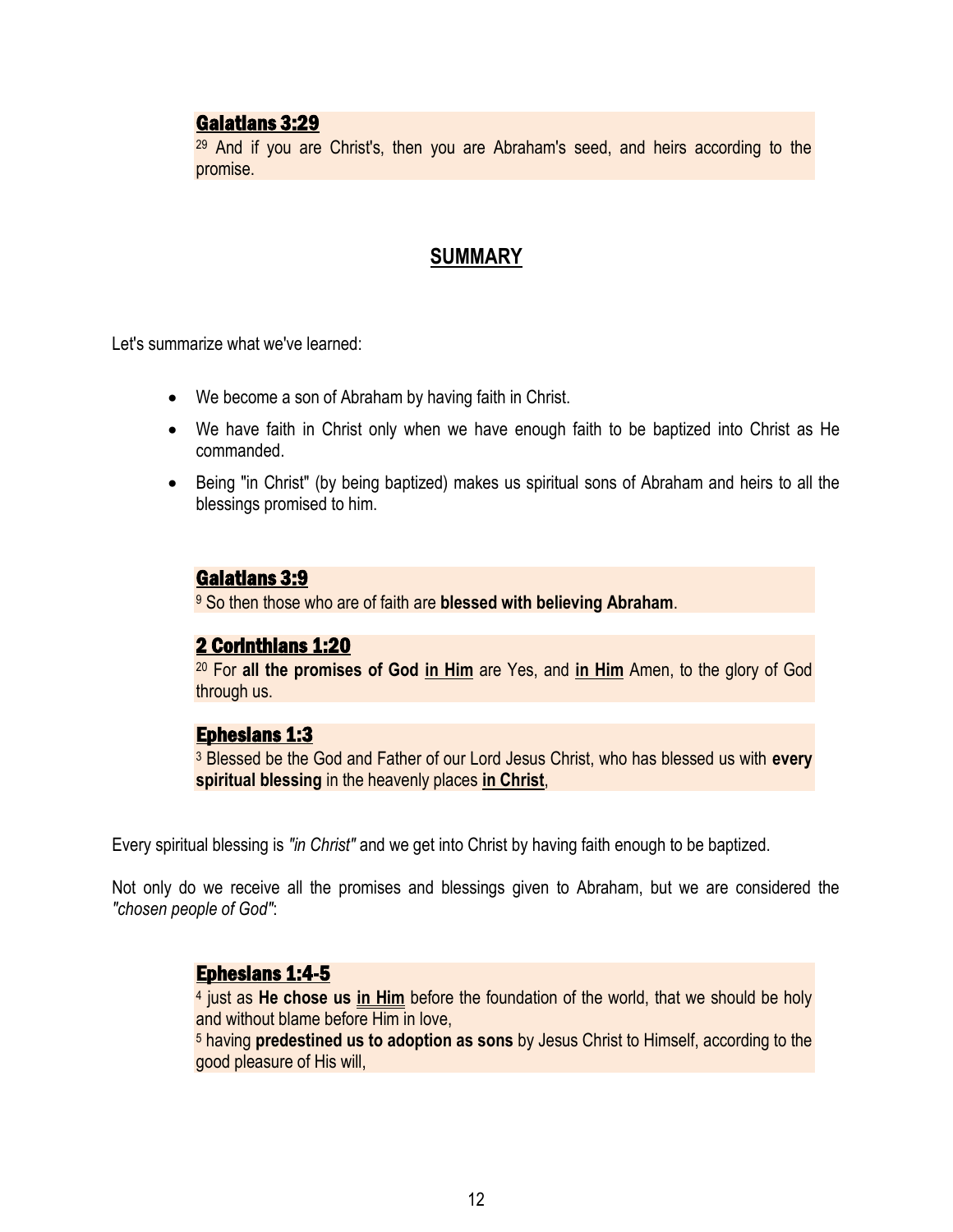Here are the true *"chosen"* people of God.

It is not someone who is a Jew outwardly. Let's read it again:

# Romans 9:6

<sup>6</sup> … they are not all Israel who are of Israel,

# Romans 2:28-29

 $28$  For he is not a Jew who is one outwardly, nor is circumcision that which is outward in the flesh;

 $29$  but he is a Jew who is one inwardly; and circumcision is that of the heart, in the Spirit, not in the letter; whose praise is not from men but from God.

The real Jew … the real chosen people … the real sons of Abraham … are those who have faith enough to be baptized into Christ. These are the ones who are the rightful heirs to all the promises of God.

# **THE HOPE OF ISRAEL**

Paul said he was a prisoner because of *"the hope of Israel"*:

# Acts 28:20

 $20$  For this reason therefore I have called for you, to see you and speak with you, because for **the hope of Israel** I am bound with this chain."

- Paul was in prison because of what he preached.
- This gospel message Paul called **"the hope of Israel."**

He taught:

- Physical Jews are not real Jews.
- Only those who have faith in Christ enough to be baptized are true Jews true sons of Abraham.
- Only those who have been baptized into Christ are heirs of all the promises of God.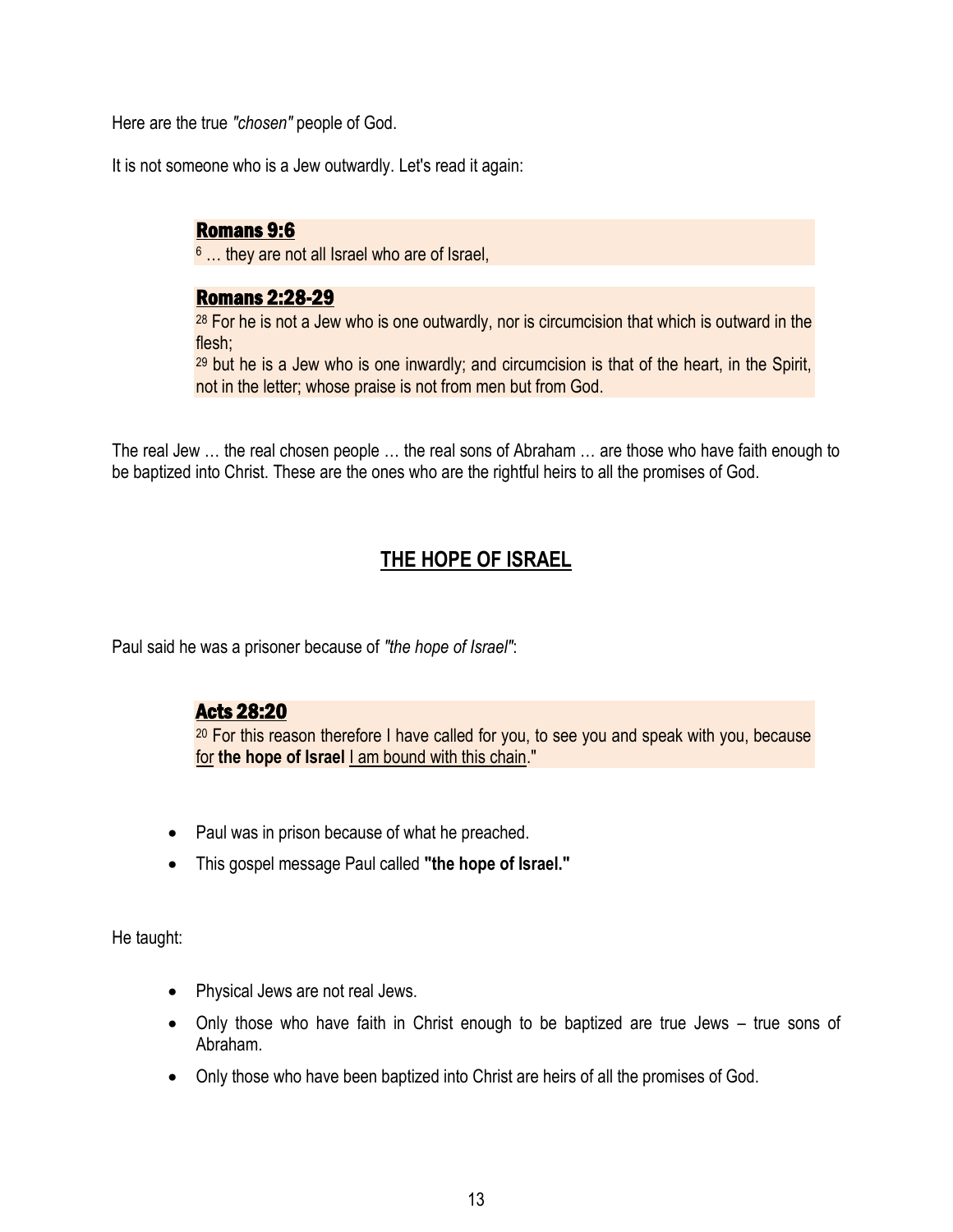When one is baptized into Christ it does not matter what nationality he is – for "you are all one in Christ Jesus" (Gal 3:28).

This message infuriated the Jews of Paul's day.

This message drove the Jews to crucify Christ and persecute Paul.

This same message infuriates people today. If you want to see someone get angry just tell them these things.

# **CONCLUSION**

I would conclude this study by calling your attention to:

# 1 Corinthians 15:46

<sup>46</sup> However, the spiritual is not first, but the natural, and afterward the spiritual.

The point I want to make is simply this: There was first *a physical nation called Israel* that was *given physical blessings by God*. It was *a shadow*.

After the physical came the *spiritual nation of Israel* (the church) which received all spiritual blessings from God. *This is the substance*.

*It is a mistake to leave the spiritual and return to the physical*:

# Galatians 3:3

<sup>3</sup> Are you so foolish? Having begun in **the Spirit**, are you now being made perfect by **the flesh**?

Read Gal 3 in context and you will see that Christians were being taught by false teachers that physical Israel was God's true chosen people. Christians were being persuaded to forsake the spiritual Israel (the church) and become part of physical Israel.